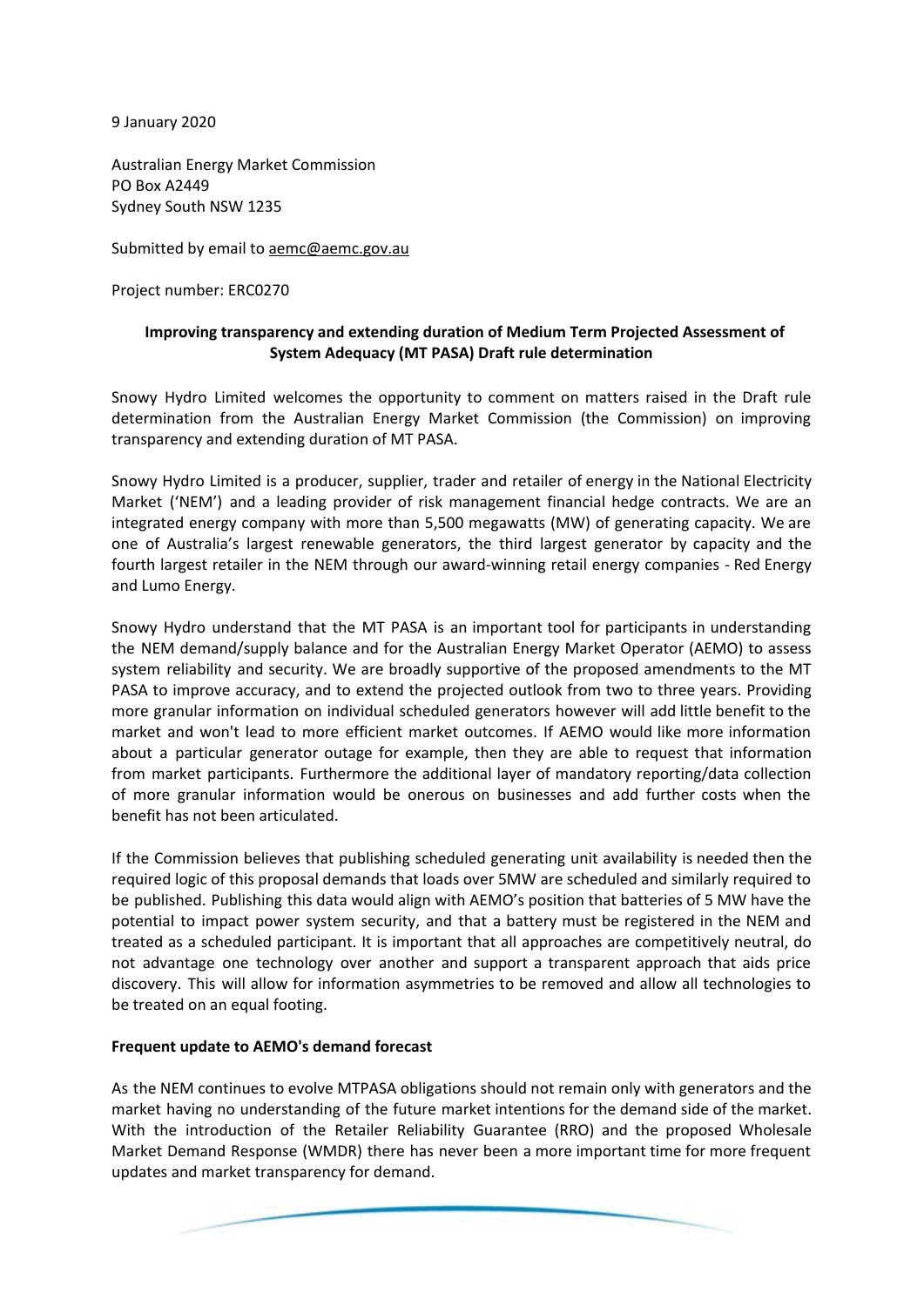AEMO has already undertaken significant improvements to their forecasting processes which improves both its accuracy and transparency. Snowy Hydro however is concerned by AEMO's note that *"developing demand forecasts is a six-month process, requiring significant consultation"* and "*If 1 required to update forecasting on a monthly basis, it would not have enough of the required information available that would warrant any update to the demand forecast" .* There needs to be a *2* solution to provide more demand accuracy as not making any change could minimise the benefits of the introduction of the RRO and WMDR and lead to greater uncertainty in a volatile market that has no demand certainty. Snowy Hydro would be willing to participate in the consultation required and encourage AEMO to work to find the appropriate required information to facilitate more timely forecasts.

Frequently updated demand forecasts will ensure reliability information provided by AEMO is as accurate as possible with forecasts to take into account the most recent demand data. Further to this, Snowy Hydro agrees with the arguments for supporting greater demand accuracy from stakeholders which include:

- *● "Reduce the temporal mismatch between supply of generator availability information (weekly) and forecast demand updates (yearly).*
- *● Allow AEMO to take advantage of more current data such as the Bureau of Meteorology's (BOM's) seasonal outlooks, which are issued monthly.*
- *● Assist in more accurate forecasting of USE and RERT requirements. In particular, Bluescope noted it would assist AEMO in summer preparedness and help more effectively manage system reliability costs.*
- *More frequent updates would more accurately reflect the quickly changing market. MEU also noted the introduction of RRO and demand response into the market increases the importance of more frequent updates, as they allow the costs to cons." 3*

We agree with certain stakeholders that the additional cost is expected to be very low on an ongoing basis as processes can be automated which we believe will provide long term benefits for consumers. Arguments for such a change are much stronger for not undertaking the change.

## **Information Asymmetry for generators**

In the Draft rule determination the Commission accepts that scheduled generating unit availability information may be commercially sensitive and considers publishing this information is only an incremental change in the level of information currently available to market participants. Snowy Hydro believes that the Commission needs to consider the commercial concerns associated with the publication of this information and the advantages it gives to participants who are not subject to the same MTPASA obligations, not just the visible cost to release this information publicly. We also believe that the current level of information released on generator availability is sufficient for participants to make informed decisions as to how they will operate in the NEM

ERM Power's early submission noted a suggested amendment to the draft rule which requires that a "submission reason" should be included in market participants' MTPASA submissions. We believe this will add little benefit to the market, as it is the availability of NEM generation that is relevant, not the reason for it being available or not. If AEMO would like more information about a particular generator outage then they are readily able to request that information, which is much more useful

 $1$  AEMC, Improving transparency and extending duration of MT PASA, Draft rule determination, 24 October 2019, pp39

 $2$  Ibid, pp39

 $3$  Ibid, pp38